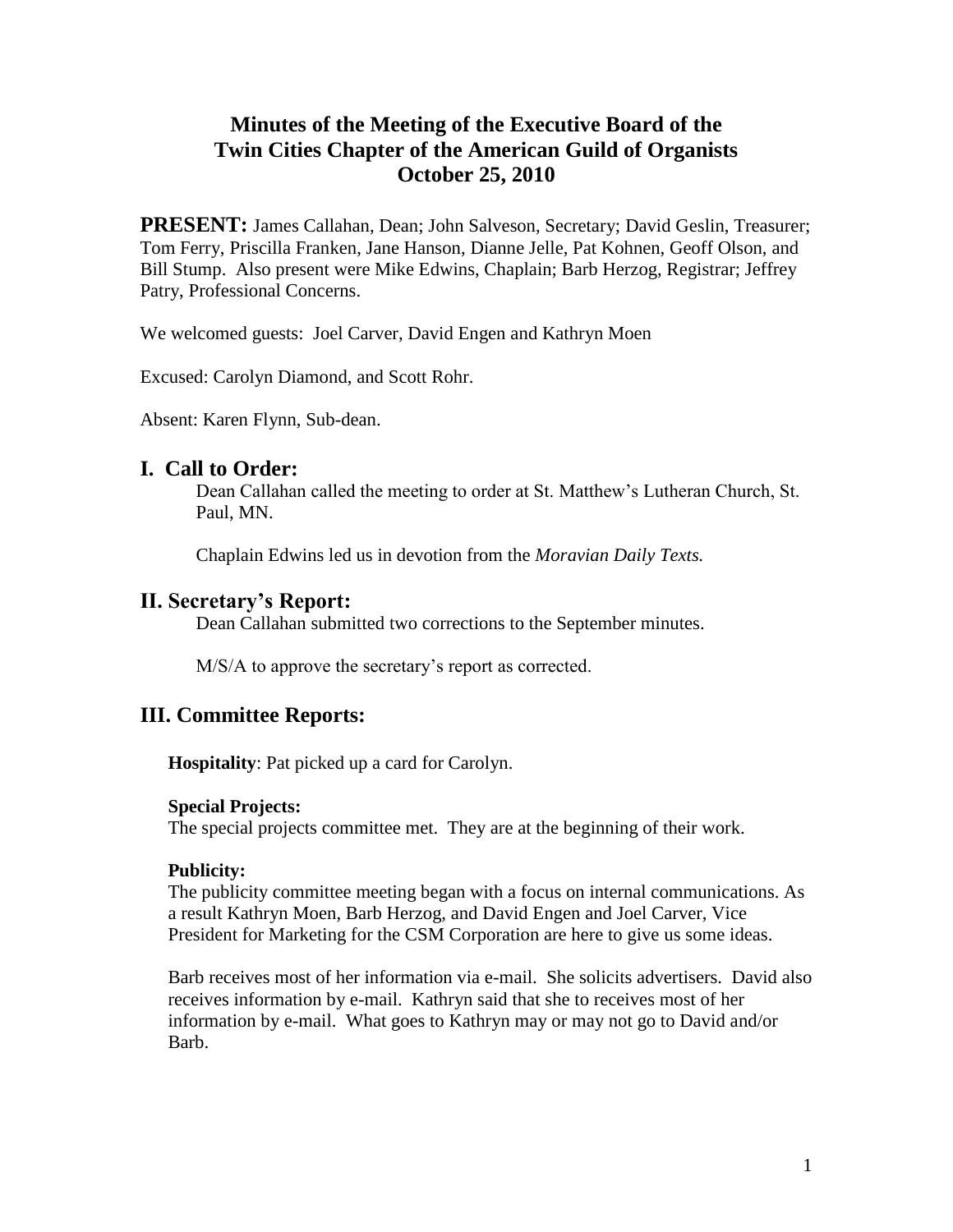Joel brought some information about communication, communication cycles, and communication opportunities. Opportunities include how we tell ourselves; how we tell others, and how have others tell others.

The question was asked; do *Facebook* or *Twitter* reach our market? They may or may not, but they would also reach people we don't know.

Links with other organizations would be a way we "tell others."

Making use of a visual calendar could be helpful. There is s link to MPR on our website. Geoff suggested that the link on *Pipenotes* go to our home page, rather than our calendar (which we no longer use).

Priscilla asked what our goals could be. James said that positive outcomes would include making our internal communication better and making ourselves better known.

Another challenge we face is in getting people to read our newsletter or use our web site. "Teaser" e-mails can help.

Priscilla suggested that we add personal stories to the newsletter and web site. We could profile members. We could also add information on professional concerns.

There are two issues - mechanisms and content. We also look at what is free and what costs money. Trust in traditional media is declining.

We discussed we receive information. We also discussed the password protection on the newsletter. We would lose some revenue by removing the password protection. Some of this might be able to be earned in another way.

Tom Ferry moved to remove the password protection from the online newsletter. Bill stump seconded the motion. The motion carried.

We will investigate the possibility of advertising on the web site as well as possible rates for the advertising. Diane Jelle will E-mail Jeff O'Donnell about this.

David Engen will create a tab for our membership form. James also asked that David add a "donate" tab.

David Engen reminded us that *Pipenotes* and the web site are two different entities, and should be.

We will come back to this topic at a future date.

#### **IV. Treasurer's Report:**

David walked us through the current financial statement